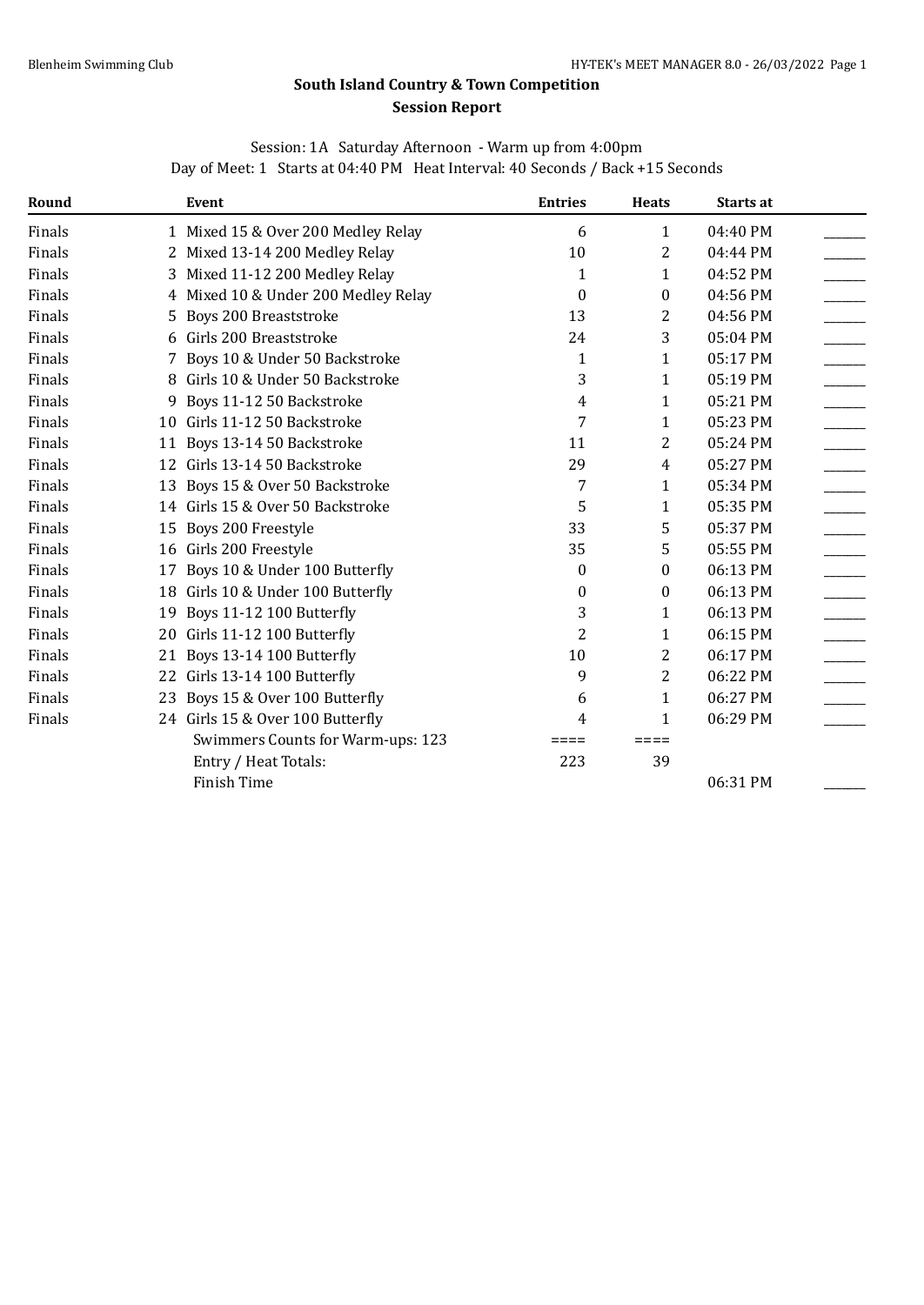### **South Island Country & Town Competition Session Report**

### Session: 2A Sunday Morning - Warm up From 7:00am Day of Meet: 2 Starts at 07:40 AM Heat Interval: 40 Seconds / Back +15 Seconds

| Round  |    | Event                                | <b>Entries</b>          | <b>Heats</b>     | Starts at |  |
|--------|----|--------------------------------------|-------------------------|------------------|-----------|--|
| Finals |    | 25 Boys 200 IM                       | 21                      | 3                | 07:40 AM  |  |
| Finals |    | 26 Girls 200 IM                      | 20                      | 3                | 07:52 AM  |  |
| Finals |    | 27 Boys 10 & Under 50 Butterfly      | $\boldsymbol{0}$        | $\boldsymbol{0}$ | 08:04 AM  |  |
| Finals |    | 28 Girls 10 & Under 50 Butterfly     | $\boldsymbol{0}$        | $\boldsymbol{0}$ | 08:04 AM  |  |
| Finals | 29 | Boys 11-12 50 Butterfly              | 6                       | $\mathbf{1}$     | 08:04 AM  |  |
| Finals |    | 30 Girls 11-12 50 Butterfly          | 6                       | $\mathbf{1}$     | 08:05 AM  |  |
| Finals |    | 31 Boys 13-14 50 Butterfly           | 9                       | $\overline{2}$   | 08:07 AM  |  |
| Finals |    | 32 Girls 13-14 50 Butterfly          | 24                      | 3                | 08:10 AM  |  |
| Finals |    | 33 Boys 15 & Over 50 Butterfly       | 9                       | $\overline{2}$   | 08:14 AM  |  |
| Finals |    | 34 Girls 15 & Over 50 Butterfly      | 10                      | $\overline{2}$   | 08:16 AM  |  |
| Finals |    | 35 Boys 10 & Under 100 Breaststroke  | $\boldsymbol{0}$        | $\boldsymbol{0}$ | 08:19 AM  |  |
| Finals |    | 36 Girls 10 & Under 100 Breaststroke | 0                       | $\boldsymbol{0}$ | 08:19 AM  |  |
| Finals |    | 37 Boys 11-12 100 Breaststroke       | 5                       | $\mathbf{1}$     | 08:19 AM  |  |
| Finals |    | 38 Girls 11-12 100 Breaststroke      | $\overline{7}$          | $\mathbf{1}$     | 08:21 AM  |  |
| Finals |    | 39 Boys 13-14 100 Breaststroke       | 14                      | $\overline{2}$   | 08:24 AM  |  |
| Finals |    | 40 Girls 13-14 100 Breaststroke      | 20                      | 3                | 08:29 AM  |  |
| Finals |    | 41 Boys 15 & Over 100 Breaststroke   | 3                       | $\mathbf{1}$     | 08:36 AM  |  |
| Finals |    | 42 Girls 15 & Over 100 Breaststroke  | 4                       | $\mathbf{1}$     | 08:38 AM  |  |
| Finals |    | 43 Boys 10 & Under 50 Freestyle      | $\mathbf{1}$            | $\mathbf{1}$     | 08:40 AM  |  |
| Finals |    | 44 Girls 10 & Under 50 Freestyle     | $\boldsymbol{0}$        | $\bf{0}$         | 08:41 AM  |  |
| Finals |    | 45 Boys 11-12 50 Freestyle           | 6                       | 1                | 08:41 AM  |  |
| Finals |    | 46 Girls 11-12 50 Freestyle          | 9                       | $\sqrt{2}$       | 08:43 AM  |  |
| Finals |    | 47 Boys 13-14 50 Freestyle           | 22                      | 3                | 08:45 AM  |  |
| Finals | 48 | Girls 13-14 50 Freestyle             | 29                      | $\overline{4}$   | 08:49 AM  |  |
| Finals | 49 | Boys 15 & Over 50 Freestyle          | 9                       | $\sqrt{2}$       | 08:54 AM  |  |
| Finals | 50 | Girls 15 & Over 50 Freestyle         | 10                      | $\overline{2}$   | 08:56 AM  |  |
| Finals |    | 51 Boys 10 & Under 100 Backstroke    | $\mathbf{1}$            | $\mathbf{1}$     | 08:59 AM  |  |
| Finals |    | 52 Girls 10 & Under 100 Backstroke   | 2                       | $\mathbf{1}$     | 09:02 AM  |  |
| Finals | 53 | Boys 11-12 100 Backstroke            | $\overline{\mathbf{4}}$ | $\mathbf{1}$     | 09:04 AM  |  |
| Finals |    | 54 Girls 11-12 100 Backstroke        | 5                       | $\mathbf{1}$     | 09:07 AM  |  |
| Finals | 55 | Boys 13-14 100 Backstroke            | 16                      | $\overline{2}$   | 09:10 AM  |  |
| Finals |    | 56 Girls 13-14 100 Backstroke        | 25                      | $\overline{4}$   | 09:14 AM  |  |
| Finals | 57 | Boys 15 & Over 100 Backstroke        | $\overline{4}$          | $\mathbf{1}$     | 09:24 AM  |  |
| Finals |    | 58 Girls 15 & Over 100 Backstroke    | 9                       | $\overline{2}$   | 09:26 AM  |  |
|        |    | Swimmers Counts for Warm-ups: 125    | $====$                  | $====$           |           |  |
|        |    | Entry / Heat Totals:                 | 310                     | 54               |           |  |
|        |    | Finish Time                          |                         |                  | 09:31 AM  |  |